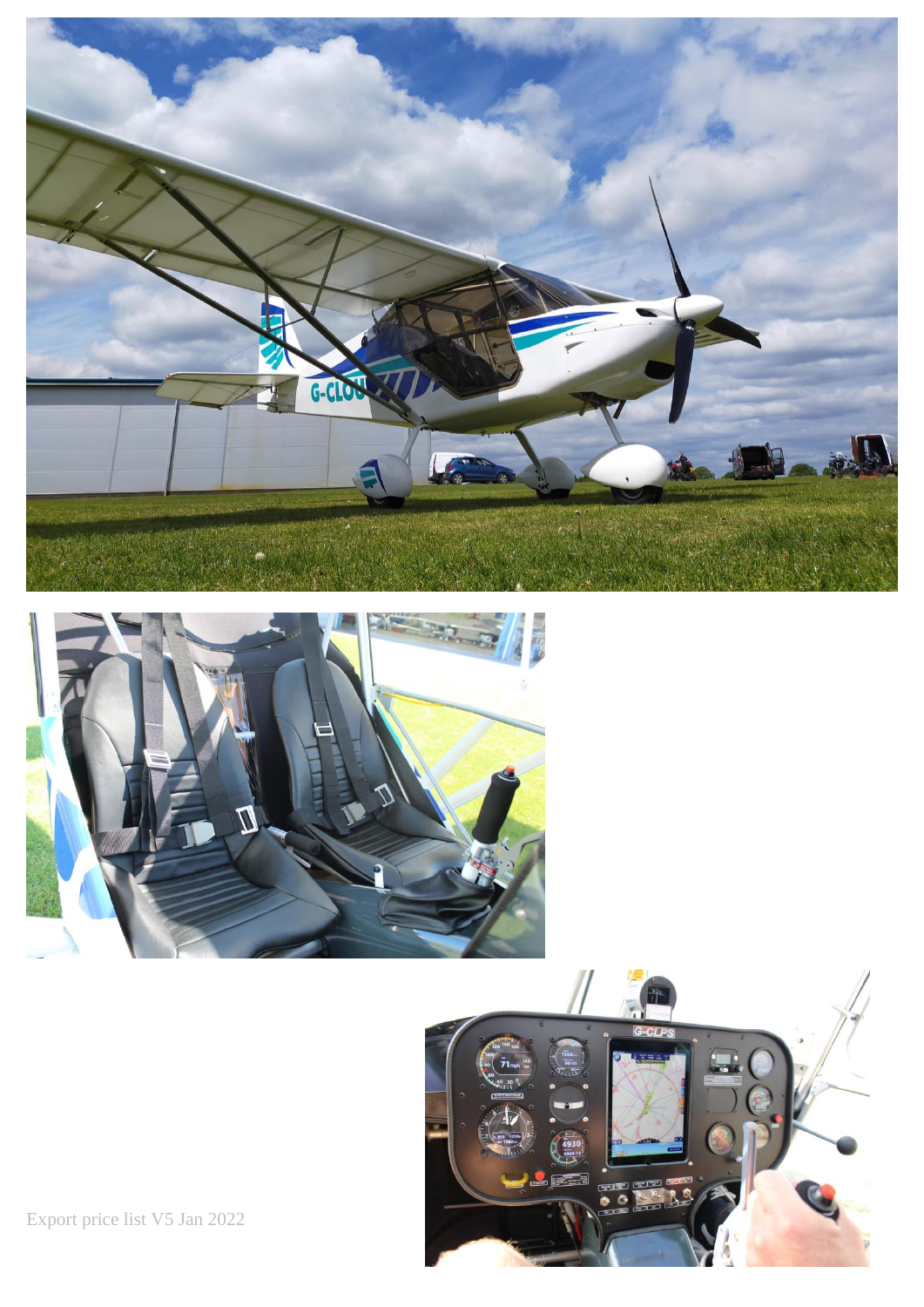# **Skyranger Nynja 525 price list and Order form**

Airframe Kit: Includes all airframe components for 525kg French specification, pre built and covered control surfaces, stabilizers and fin. Cowlings, Fuselage composite fairings, Rotax 912UL/ULS Engine mount, Binnacle instrument panel and centre console, Floor, Hydraulic disc brakes, One piece doors, composite seats, and seat covers in choice of colours, winglet type wingtip fairings, Tinted glazing, Baggage Hammock, wing strut end fairings, wing root and cable exit fairings, Dacron coverings in choice of colours.

| <b>Prices without VAT</b>                                                                                                                                                                                                                                                                                                                                                                                                                                                                                                                                                                                                   | Nynja kit | €19600.00                                                                                                                                                                                                    |  |
|-----------------------------------------------------------------------------------------------------------------------------------------------------------------------------------------------------------------------------------------------------------------------------------------------------------------------------------------------------------------------------------------------------------------------------------------------------------------------------------------------------------------------------------------------------------------------------------------------------------------------------|-----------|--------------------------------------------------------------------------------------------------------------------------------------------------------------------------------------------------------------|--|
| <b>Airframe accessory kit:</b> Includes external fuel filler kit, trimmer controls,<br>Pitot kit, many small finishing parts - full document on request.                                                                                                                                                                                                                                                                                                                                                                                                                                                                    |           | 600.00<br>€                                                                                                                                                                                                  |  |
| Rotax 912 UL 80HP: Includes Oil reservoir, Oil Cooler, Water radiator, Overflow Bottle,<br>Rectifier Regulator, Air Filters and Nynja stainless steel exhaust System.                                                                                                                                                                                                                                                                                                                                                                                                                                                       |           | €17100.00                                                                                                                                                                                                    |  |
| Rotax 912ULS 100HP: Includes Oil reservoir, Oil Cooler, Water radiator, Overflow Bottle,<br>Rectifier Regulator, Air Filters and stainless steel exhaust System.                                                                                                                                                                                                                                                                                                                                                                                                                                                            |           | €20050.00                                                                                                                                                                                                    |  |
| <b>Prop and spinner:</b> Kievprop composite three blade, with inlaid brass leading edge protection,<br>spacer and securing bolts, Spinner and backplate.                                                                                                                                                                                                                                                                                                                                                                                                                                                                    |           | € 1320.00                                                                                                                                                                                                    |  |
| <b>Engine installation kit:</b> Includes throttle and choke cables, fuel system, FRR, water pipes, wiring loom,<br>battery box, radiator and oil cooler brackets etc -(to UK build manual spec)<br><b>Instrument pack:</b> Kanardia indu ASI, ALT, VSI. CM24 Comp, Slip, RPM, Oil T, Oil P, CHT, Volts,                                                                                                                                                                                                                                                                                                                     |           | 800.00<br>€                                                                                                                                                                                                  |  |
| Instrument screws and ASI connector.                                                                                                                                                                                                                                                                                                                                                                                                                                                                                                                                                                                        |           | € 1560.00                                                                                                                                                                                                    |  |
| <b>Options:</b><br>Cabin Heat (jacket for exhaust, firewall box, ducting and controls)<br>Carpet Set-tailored cabin carpets for floor and sides<br>Cabin rear thermal screen - closes rear fuselage<br>Beringer wheels (3) and braking system option (for Microlight landing gear)<br>Nynja Exhaust system stainless steel CKT as a spare part (if you buy own engine)<br>Wood Box for composite parts (mandatory unless collection from factory)<br>Seat covers and map pockets colour choice: Red $\Box$ , Grey $\Box$ , Blue $\Box$ , Black $\Box$ , Beige $\Box$<br>Prices without VAT, Ex works, shipping on quotation |           | 600.00<br>€<br>275.00<br>€<br>370.00<br>€<br>220.00<br>€<br>€<br>50.00<br>500.00<br>€<br>750.00<br>€<br>150.00<br>€<br>180.00<br>€<br>620.00<br>€<br>€<br>200.00<br>1600.00<br>€<br>€ 1020.00<br>300.00<br>€ |  |
|                                                                                                                                                                                                                                                                                                                                                                                                                                                                                                                                                                                                                             |           |                                                                                                                                                                                                              |  |
| <b>Customer Details: Name</b><br>Address                                                                                                                                                                                                                                                                                                                                                                                                                                                                                                                                                                                    |           |                                                                                                                                                                                                              |  |
| Email<br><b>Tel Numbers</b><br>I have read and agree to be bound by Flylight Airsports terms and conditions (Version 1.1)                                                                                                                                                                                                                                                                                                                                                                                                                                                                                                   |           |                                                                                                                                                                                                              |  |
| Signed and dated:<br>Export price list V5 Jan 2022                                                                                                                                                                                                                                                                                                                                                                                                                                                                                                                                                                          |           |                                                                                                                                                                                                              |  |